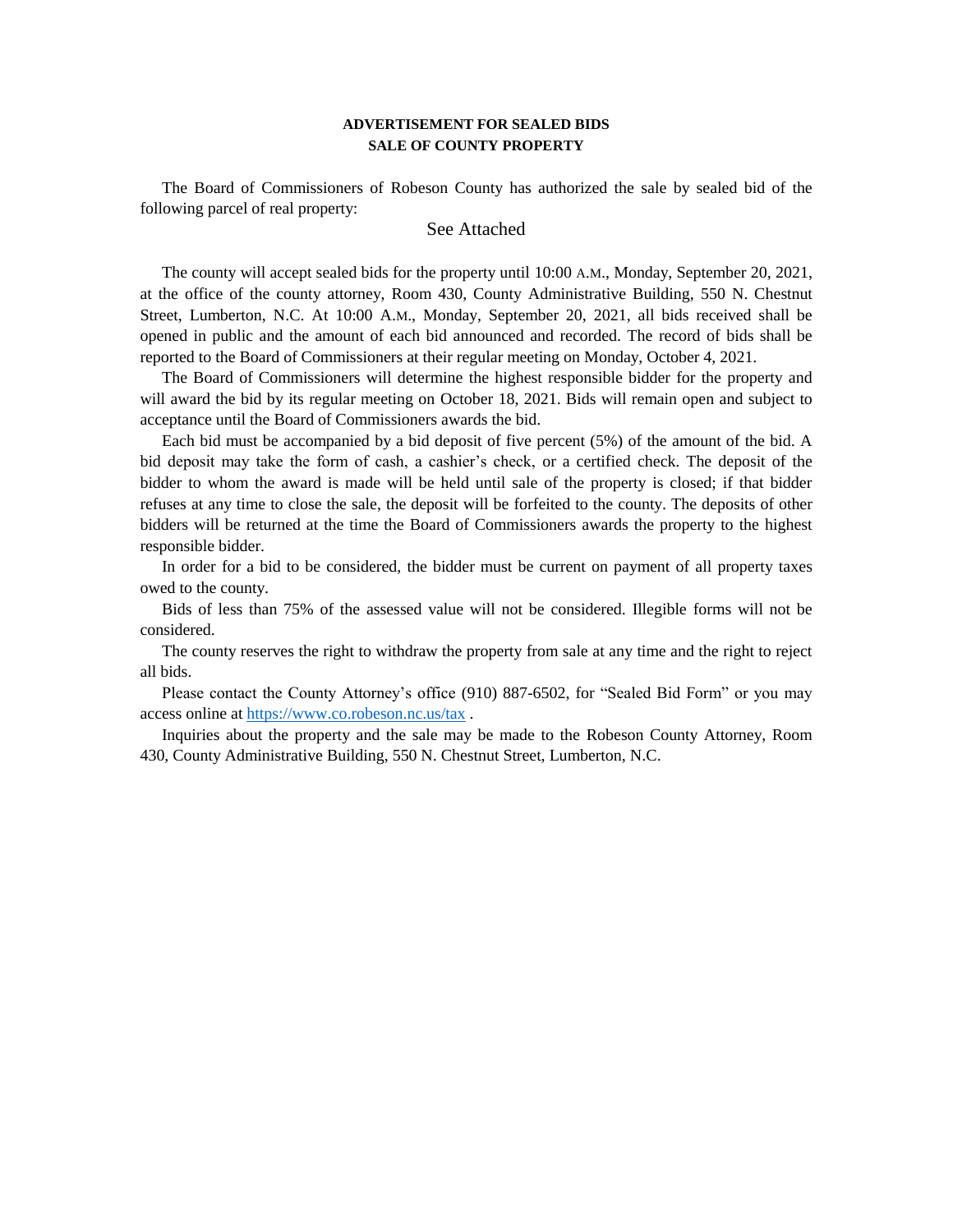| <b>PARCEL NUMBER</b> | <b>DEED BOOK</b> | PAGE NO. | <b>BRIEF ADDRESS/ LOCATION</b>                | <b>ASSESSED VALUE</b> |
|----------------------|------------------|----------|-----------------------------------------------|-----------------------|
| 1109 01 00252        | 2086             | 540      | LT 43 E?S HWY 130 FAIRFI DUNN RD              | \$<br>5,000.00        |
| 3008 01 017          | 1781             | 377      | LT 2 308 CENTER ST                            | \$<br>7,800.00        |
| 0810 02 003          | 2058             | 667      | LT M HUMPHREY LD NW 1924 5867 BARKER          | \$<br>11,500.00       |
| 0113 01 025          | 1965             | 241      | LT 7 PLANTATION SUBDIV 3413 S. 25TH ST        | \$<br>5,000.00        |
| 3220 01 009          | 2102             | 142      | LT 12 PT LT 11 STEPHENS HESTER ST.            | \$<br>16,600.00       |
| 0108 02 025          | 1974             | 375      | LT 24 BLK 12 RAEMONC MCCALLUM RD              | \$<br>5,000.00        |
| 2120 02 002          | 2029             | 378      | LTS W/S SR1916 ELIZ ST E_5814 S. ELIZABETH \$ | 14,500.00             |
| 0506 03 109          | 2154             | 696      | LTS 133 136 EAST SIDE PA 2302 ROBINSON   \$   | 5,000.00              |
| 0113 01 024          | 1965             | 241      | LT 6 PLANTATION SUBDIV 3413 S. 25TH ST        | \$<br>8,500.00        |
| 0113 01 025          | 1965             | 241      | LT 7 PLANTATION SUBDIV 3413 S. 25TH ST        | \$<br>5,000.00        |
| 0216 04 030          | 930              | 39       | LT 48E/S SR 2235 422 PARIS ST                 | \$<br>6,000.00        |
| 2309 05 121          | 1770             | 804      | LT 51 SANDY GROVE SUBDIV_60 SHADY LN          | \$<br>5,000.00        |
| 2309 05 122          | 1770             | 804      | LT 512 SANDY GROVE SUBDIV SHADY LN            | \$<br>5,000.00        |
| 2916 01 039          | 2022             | 611      | LT 36 N/S SR 1002 M/H BURNED PINWHEEL         | \$<br>7,500.00        |
| 0514 01 042          | 542              | 117      | PLAY HILL CHARLIE JONES                       | \$<br>5,900.00        |
| 1309 03 032          | 479              | 105      | N/E SIDE SR 1732 PARKTON TOBERMORY R          | \$<br>5,200.00        |
| 0113 01 00715        | 1551             | 847      | LT TR 11 DAN HARRIS EST                       | \$<br>7,900.00        |
| 0219 02 00112        | 1518             | 805      | LT N/W SIDE SR 2426_2650 PLEASANT HOPE \$     | 4,400.00              |
| 0108 02 039          | 1974             | 375      | LT 1 BLK 12 PLAT OF RAEM                      | \$<br>1,000.00        |
| 2124 02 03307        | 2015             | 33       | LT 7 HOLLIE HARRELL DIV                       | \$<br>2,600.00        |
| 0506 06 007          | 1551             | 845      | LT 56 ARROW HEAD SUBD                         | \$<br>5,500.00        |
| 0705 02 021          | 1999             | 209      | A M ROZIER SR 1955_GRANT DR                   | \$<br>3,100.00        |
| 0513 03 016          | 1885             | 369      | LT 15 SOUTH SIDE SUBDIV 526 N 4TH ST          | \$<br>6,000.00        |
| 1104 01 022          | 2038             | 23       | 904 E ROCKINGHAM RD                           | \$<br>13,300.00       |
| 3611 04 020          | 1959             | 86       | LT 1195TH AVE                                 | \$<br>6,000.00        |
|                      |                  |          |                                               |                       |
|                      |                  |          |                                               |                       |